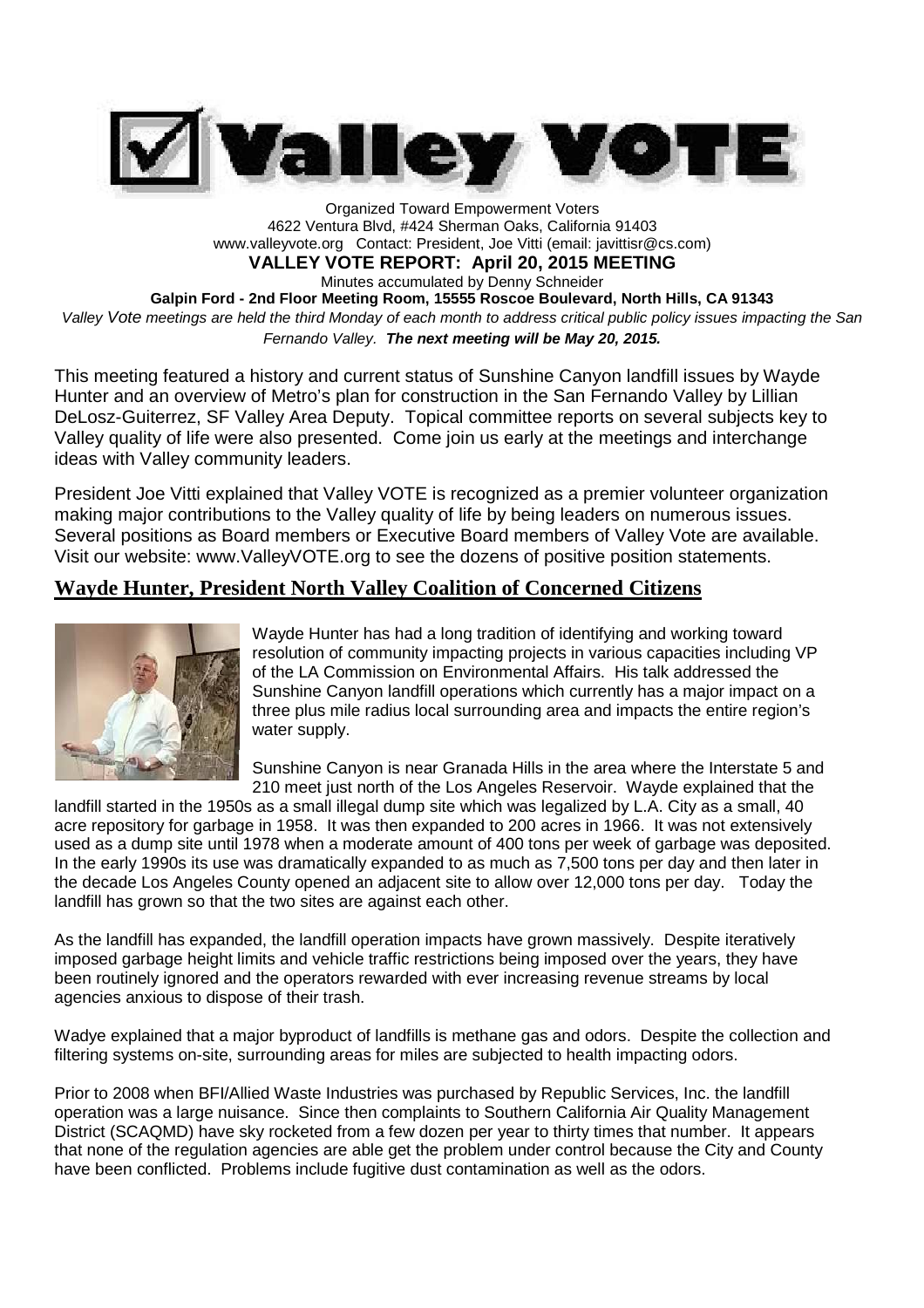Citizen complaints to SCAQMD related to Sunshine Canyon are massive. There are 23.5 times more complaints about Sunshine Canyon than the combined total for the other fifteen landfills within SCAQMD's 10,500 square mile jurisdiction!

Sunshine Canyon related 139 Notices of Violation have been issued by SCAQMD since 2008 and these are based on two state regulations, Rule 402 Nuisance and Rule 1150.1 Control of Gaseous Emissions. The problem is that penalties for violation are relatively small are likely considered a "cost of doing business" rather than a deterrent to being a bad neighbor. Wayde indicated that 50 of the thousand plus trucks per day covers these fines.

Wayde ended his update with hope but without optimism. At a recent March 12, 2015 commission hearing on Sunshine Canyon Dr. Cyrus Rangan, Director, Bureay of Toxicology and Environmental Assessment, County of LA Public Health, stated that "…it really does actually cause adverse health effects…" This leads to the hope that the legal challenges by local residents will force real controls and restrictions. The jury is still out…

## **Lillian DeLoza-Gutierrez, San Fernando Valley Area Deputy Metro**



Lillian DeLoza-Gutierrez started her discussion by mentioning that Metro impacts all transportation in the area, not just our trains and buses. Metro builds carpool lanes, improves highways, adds bike lanes, and even traffic controls in numerous locations throughout the region.

A prime statistic is that Metro operates 2200 buses covering 1400 square miles and has over 1,000,000 bus boardings per day in addition to 350,000 boardings on Metro rail lines. Metro has the largest fleet of clean fuel buses with over 2000

of their buses having been converted to compressed natural gas. It further encourages reduced traffic via vanpools and offers a \$400 monthly lease subsidy to participants. Metro also supports bike sharing and has a pilot program to start in LA, Pasadena, and Santa Monica. The goal is to have 250 bike stations by Spring 2016 with each station  $\frac{1}{4}$  to  $\frac{1}{2}$  mile separation with ten bikes per station.

Lillian noted that there is a major increase in rail construction due to Measure R and an unprecedented five rail lines are currently in the construction stage. Measure R funds \$35 billion over 30 years and is responsible for 400,000 jobs. She also mentioned several non-measure R projects such as, but not limited to, parking improvements for the Metro Red Line stations in North Hollywood and Universal City or the Universal City Pedestrian Bridge projects.

A recent upgrade is that technological advances are resulting in a common payment method, a TAP card which will be accepted on all regional transit operators.

Of six projects being studied for implementation two were related to the SFV; Sepulveda Pass Transit Corridor connecting the SFV with the Westside, and East San Fernando Valley Transit Corridor to improve N-S between the Orange Line and Sylmar Metrolink station with either bus or light rail options.

Although the East SFV Transit Corridor Project is under study it was noted that currently identified funding is limited and that any light rail options would need significant additional funding sources. In the case of the Sepulveda Pass Project funding is again an issue with about \$1 billion ear marked for the expected costs of \$6-8 billion. The Sepulveda Pass project is likely to be a public-private partnership to establish the needed funding.

Several questions were raised about the amount of transportation dollars allocated to the Valley as opposed to other areas. Lillian acknowledged earlier shortages. Again we were reminded that if the SFV is to get its fair share detailed projects must be ready for implementation with details established. Attendees noted that if Metro expects the SFV residents to vote in favor of a Measure R follow on it must include adequate assurances that the SFV will be at least its fair share and even some extra to make up for prior short falls.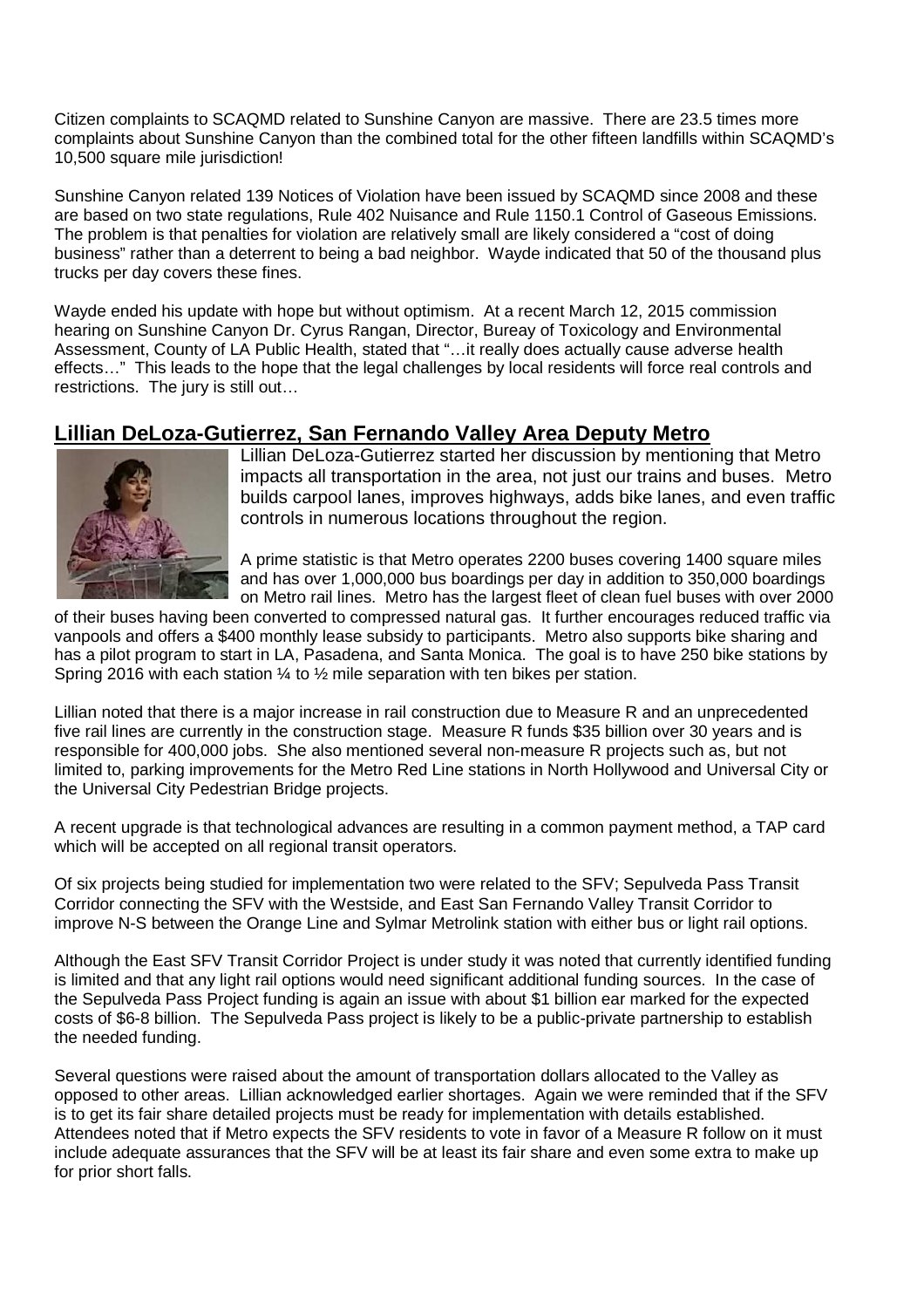# *Valley VOTE Committee Reports:*

## **Joe Vitti – re: membership**

Our purpose is to fight for fair representation for the SFV and to ensure the City acts in the best interest of its citizens. Please send your dues to help defray costs. Your board is all volunteers. Membership applications were distributed and can be found on the website www.ValleyVOTE.org .

#### **Vic Viereck - Minimum WAGE**

While we have heard a lot (but not enough) about the additional costs and consequences for a requirement to increase minimum wages, I have not heard about the increased costs incurred by the employees lucky enough to keep their jobs and receive the mandated increase.

The UC Berkeley study, which was the first study the Los Angeles City Council used regarding the Minimum Wage issue, put a lot of energy into indicating public benefits low income people receive. While I have not investigated how much of such benefits workers would lose upon getting a boost from a minimum wage mandate, I did look into how much income tax, FICA tax, and Medicare tax such a wage increase would cost.

If an employee who works 40 hours a week for 50 weeks during the year got a wage increase from \$9.00 to \$12.00 an hour, the wage increase for the year would be \$6,000.00. While that increase would cost the employer an additional \$459.00 for FICA and Medicare taxes, and at least another \$600.00 for workers compensation insurance for restaurant employees, the employee actually receives much less than the \$6,000.00 increase. The increased income tax, FICA tax, and Medicare tax on \$6,000.00 is \$1,297.75. Deducted from the \$6,000.00 leaves \$4,702.75. Because of increased workers compensation insurance, FICA tax, and Medicare tax the \$4,702.75 net increase in compensation will cost the restaurant employer \$7,059.00, and for hotels (at over 19% for workers compensation insurance) it's over \$7,599.00. The restaurant employee winds up receiving no more than 66.62% of the cost of the raise, just under 2/3 of the cost. The hotel worker would receive just under 62% of the cost increase. If a married couple has two dependents, and are in a similar earnings level as above (and both are lucky enough to keep their jobs), they would also lose a lot of Earned Income Credit.

The only offset against the \$7,059.00 or \$7,599.00 increased cost would be the cost savings of reducing the number of employees. Meanwhile, the cost increases would be a basis for more inflation in the economy. For many, they will have to be concerned about having no wage.

. For additional info: Victor N. Viereck, CPA 12702 Tiara Street, Valley Village, CA 91607 (818) 985-9174 vicviereck@sbcglobal.net

#### **David DeVoss-Water Use Report- People or Smelts**

In response to four years of drought, Gov. Jerry Brown has ordered a mandatory 25% reduction in urban water use. Though statewide in scope, the order targets Southern California, which depends on Sierra Nevada snowmelt and water from the Sacramento and San Joaquin River Delta.

Brown's edict punishes those who already are saving water. Californians have saved 15% per capita on water since 2004. LA has cut water usage 10% since early 2014 and is on tract to meet Eric Garcetti's goal of a 20% reduction by 2017.

People looking for somebody to blame invariably focus on farmers, whose water allowance will not be cut. The statistic most often cited is that it takes five gallons of water to produce each California walnut.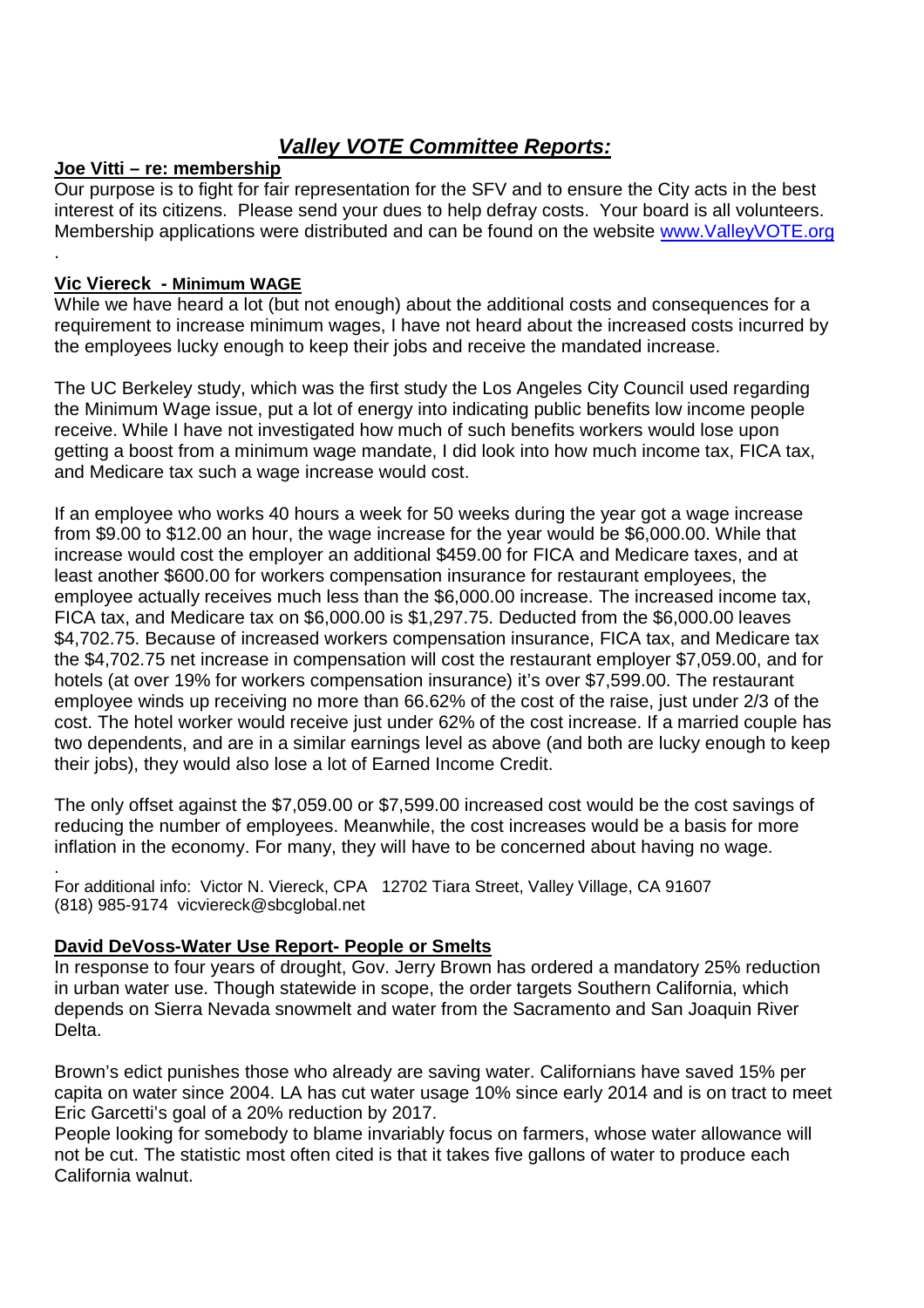The statistic you most often hear is that agriculture uses 80% of California's water. In fact agriculture uses 80% of the delivered water. Half of the state's water is undelivered. Fifty percent of the state's water goes to preserve the environment. In actual fact, our water is not divided 80/20 between farms and cities. Fifty percent flows undiverted for environmental purposes, 40% goes to agriculture, and 10% is left for the cities, whose populations have doubled over the past 30 years.

There is plenty of water but since 2008 half of it has gone to protect delta smelt, sturgeon, salmon and steelhead trout. Indeed, 76% of the Sierra Nevada snowmelt today flows into San Francisco Bay instead of the California aqueduct. Hydrology exists to send this water South, but since 2008-2009 it has not been used. Environmental diversions consume 4.4 million-acre feet of water, enough to sustain 4,000,000 families.

Like the manufactured electricity shortage of 2001 the water shortage today is not what it appears. Failure of political leadership. Until last year California was the only western state that failed to manage groundwater extraction from private wells. Last year, Brown finally signed a bill but it won't take effect for ten years.

What does this mean for Valley? Stop watering traffic medians, willing to let those trees die. But city also has easements between sidewalks and street where large trees most often are planted. Can't stop watering those trees in heat of summer.

California celebrated for climatic diversity, a fact the governor's mandatory 25% reduction fails to recognize. The Valley already has cut water usage by 10%. It is irresponsible to demand an additional 25% reduction.

David DeVoss EastWestNewsServ@aol.com

#### **Don Schultz – Van Nuys Airport News**

Last Thursday, at approximately 4:00 p.m. a small fixed wing aircraft collided with an unoccupied media helicopter on the ground at Van Nuys airport. Fortunately no one was injured, but the helicopter did receive some damage.

The accident occurred while the small propeller aircraft was taxiing to another location on the airfield.

Helicopter News: A group identified as the Los Angeles Area Helicopter Noise Coalition (LAAHNC) comprised of Congressman Schiff, Senators Feinstein and Boxer along with other congressional members, helicopter pilot groups and members of the LAAHNC worked with the FAA for over two years with the result being an FAA generated form explaining how to complain/report Helicopter noise in Los Angeles County.

This Automated Complaint System is funded and will be in place from April, 2015 to March, 2016.

The form was passed out to those who attended the VV meeting of April 20, 2015. Track helicopter flights at http://heli-noise-la.com/webtrak/ . Report noise by phone to (424)348-HELI (4354) or complete an on-line report at http://heli-noise-la.com.

Don Schultz dittoschultz@aol.com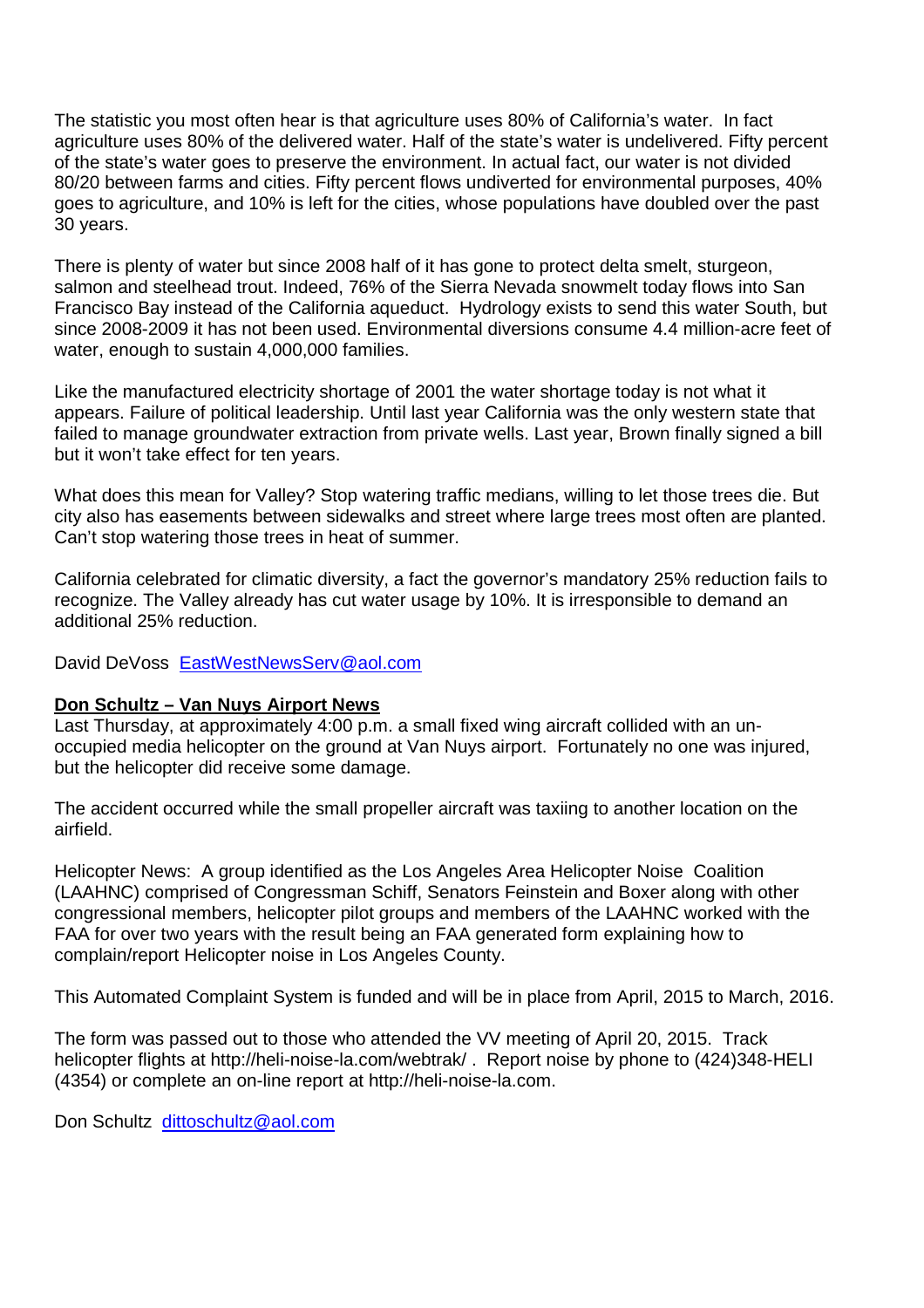### **Susan Shelley - Report on Pierce College Farm**

The Valley VOTE board voted unanimously to support the resolution by the board of the Foundation for Pierce College to call for the permanent preservation of the Pierce College Farm. The specific mechanism for such protection is suggested to be an agricultural conservation easement or its functional equivalent, which would legally prevent the development of the land for commercial or residential uses in perpetuity.

At least one member of the Pierce College Board of Trustees has expressed an interest in voting for a feasibility study of a conservation easement or its equivalent.

Both the union representing faculty members at Pierce and the Associated Students Organization have scheduled votes on a measure in support of the conservation easement or its equivalent. Despite the assurances by Board of Trustees president Scott Svonkin, who told the public at the board's November 5, 2014, meeting that there were no plans or discussions about selling any of the Pierce farm land, the LACCD has in fact begun the process of soliciting bids from real estate developers for "real estate development advisory consultant services." The deadline for submission of qualifications was November 3, 2014. It's unknown at this time whether this relates directly to the Pierce Farm, but the timing raises concerns about the transparency and veracity of the board's assurances to the public.

Separately, the president of Pierce College, Kathleen Burke, has released the outline of a plan for the farm that includes expanded offerings in the curriculum and proposals for expanded agriculture. Copies of the plan are available on the school's website at www.piercecollege.edu. Nothing is definite, the president is seeking community input on the plan.

Pierce College will hold its annual Farmwalk event, open to the public, on Sunday, April 26, from 9:30 a.m. until 4:00 p.m. Farmwalk offers tours of the farm, equestrian demonstrations, a petting zoo, a sheep-shearing and wool-spinning demonstration, music, food, a magic show, and tips on waterconservation techniques for successfully growing roses and vegetable gardens.

Susan Shelley Susan@SusanShelley.com

#### **Denny Schneider - Airport Report**

Everyone acknowledges the importance of air commerce and airports to Southern California. What remains at issue is how to meet our needed capacity. Almost everything is currently concentrated at LAX. LAX has 95% of all international and over 75% of domestic travelers. This is satisfactory to the airlines and LA City, but it puts our economy at risk if any disaster should occur at LAX.

There used to be a Southern California Regional Airport Authority to coordinate needs, but it died about a decade ago due to distrust among the participants.

Regional planning by the Southern California Association of Governments (SCAG) still occurs, but at a different level and for a different reason—qualification for Federal funds. SCAG encompasses the six counties of Imperial, Los Angeles, Orange, Riverside, San Bernardino and Ventura. It develops a long-range Regional Transportation Plan (RTP) which is due to be updated next year. Only highway projects in this Plan may receive Federal funding.